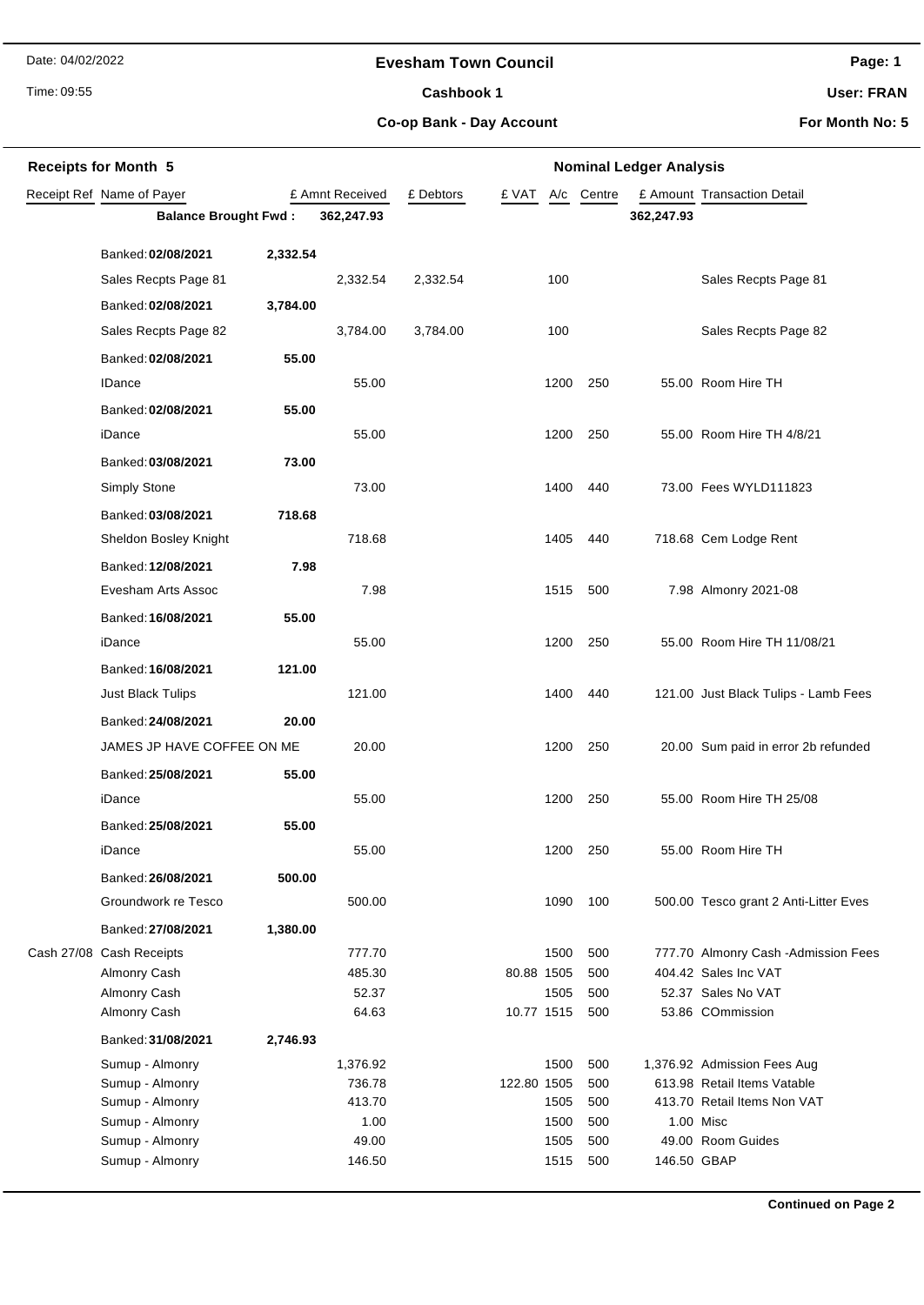Date: 04/02/2022

Time: 09:55

# **Evesham Town Council**

Cashbook 1

**Page: 2**

**User: FRAN**

**Co-op Bank - Day Account**

**For Month No: 5**

| <b>Receipts for Month 5</b> |                                 |            |                 | <b>Nominal Ledger Analysis</b> |        |      |            |            |                                    |  |
|-----------------------------|---------------------------------|------------|-----------------|--------------------------------|--------|------|------------|------------|------------------------------------|--|
| Receipt Ref Name of Payer   |                                 |            | £ Amnt Received |                                | £ VAT  |      | A/c Centre |            | £ Amount Transaction Detail        |  |
|                             |                                 |            |                 |                                |        |      |            |            |                                    |  |
|                             | Sumup - Almonry                 |            | 70.20           |                                |        | 1505 | 500        |            | 70.20 VEHS/Gallery                 |  |
|                             | Sumup - Almonry                 |            | $-47.17$        |                                |        | 4900 | 500        |            | -47.17 SUmup Fees                  |  |
|                             | Banked: 31/08/2021              | 121.00     |                 |                                |        |      |            |            |                                    |  |
|                             | O'Brien                         |            | 121.00          |                                |        | 1400 | 440        |            | 121.00 R Jeffers Memorial          |  |
|                             | Banked: 31/08/2021              | 2,332.54   |                 |                                |        |      |            |            |                                    |  |
|                             | Sales Recpts Page 83            |            | 2,332.54        | 2,332.54                       |        | 100  |            |            | Sales Recpts Page 83               |  |
|                             | Banked: 31/08/2021              | 152.20     |                 |                                |        |      |            |            |                                    |  |
|                             | Evesham Arts Assoc              |            | 152.20          |                                |        | 1500 | 500        |            | 152.20 Evesham Live                |  |
|                             | Banked: 31/08/2021              | $-271.25$  |                 |                                |        |      |            |            |                                    |  |
| Adi                         | Sumup - Almonry                 |            | $-271.25$       |                                |        | 1500 | 500        |            | -271.25 Adj re sum received 1 Sept |  |
|                             | Corr Banked: 31/08/2021         | $-152.20$  |                 |                                |        |      |            |            |                                    |  |
|                             | Corr Evesham Arts Assoc         |            | $-152.20$       |                                |        | 1500 | 500        |            | -152.20 Correct Misposting         |  |
|                             | Banked: 31/08/2021              | 152.20     |                 |                                |        |      |            |            |                                    |  |
|                             | Sales Recpts Page 84            |            | 152.20          | 152.20                         |        | 100  |            |            | Sales Recpts Page 84               |  |
|                             | <b>Total Receipts for Month</b> | 14,293.62  |                 | 8,601.28                       | 214.45 |      |            | 5,477.89   |                                    |  |
|                             |                                 |            |                 |                                |        |      |            |            |                                    |  |
|                             | <b>Cashbook Totals</b>          | 376,541.55 |                 | 8,601.28                       | 214.45 |      |            | 367,725.82 |                                    |  |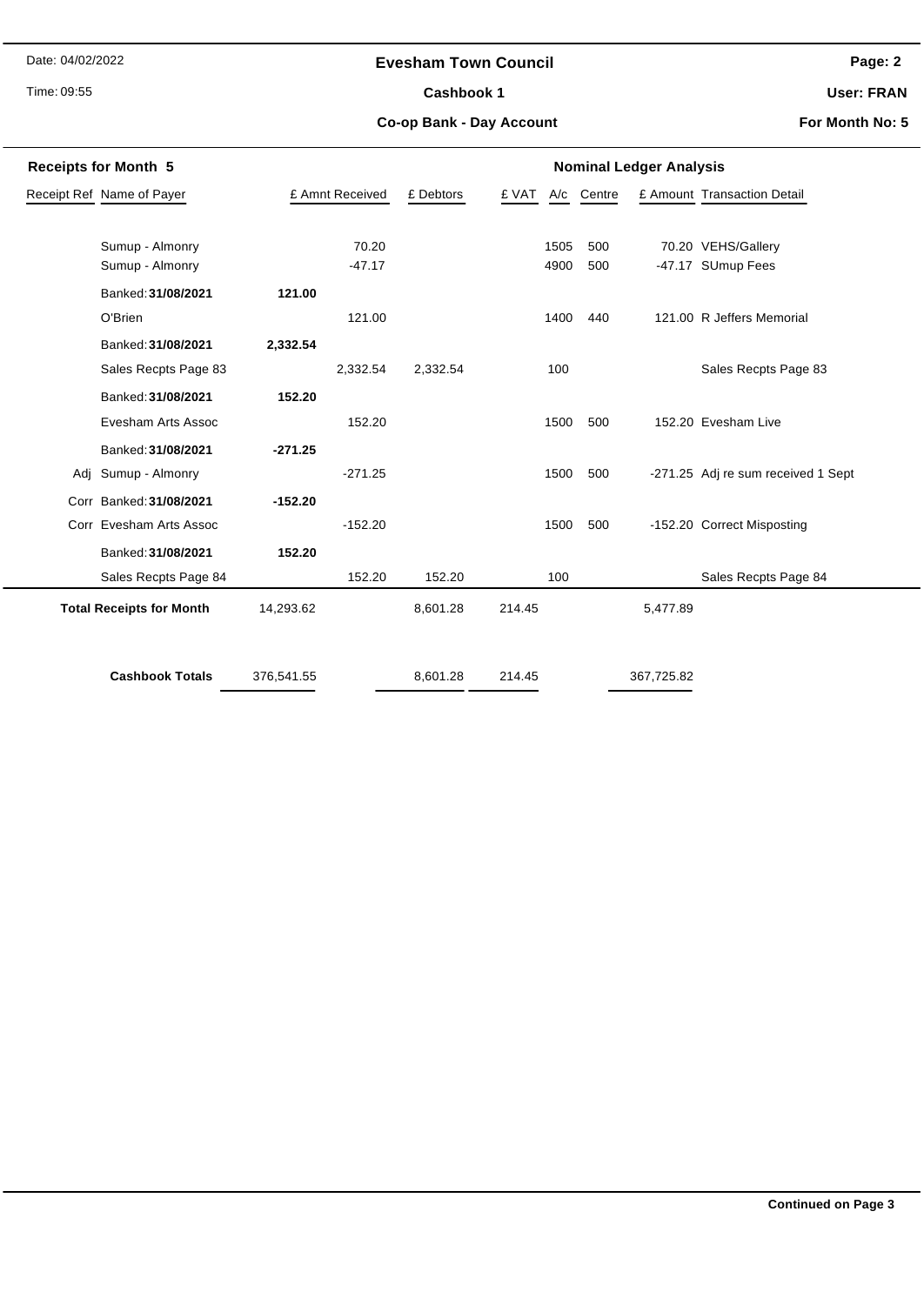## **Evesham Town Council**

Time: 09:55

## Cashbook 1

**User: FRAN**

## **Co-op Bank - Day Account**

**For Month No: 5**

|               | <b>Payments for Month 5</b>       |                        |          |             |       |      |            | <b>Nominal Ledger Analysis</b> |                                               |
|---------------|-----------------------------------|------------------------|----------|-------------|-------|------|------------|--------------------------------|-----------------------------------------------|
| Date          | Payee Name                        | Reference £ Total Amnt |          | £ Creditors | £ VAT |      | A/c Centre |                                | £ Amount Transaction Detail                   |
| 02/08/2021    |                                   | DD                     | 159.00   |             |       | 4375 | 250        |                                | 159.00 TV Licensing                           |
|               | TV Licensing                      |                        |          |             |       |      |            |                                |                                               |
| 02/08/2021    | Driver & Vehicle Licensing Age    | DD 1 Aug               | 24.09    | 24.09       |       | 500  |            |                                | Vehicle Tax Reg BK65KFX                       |
| 02/08/2021    | <b>Wychavon District Council</b>  | DD10 Aug               | 454.00   | 454.00      |       | 500  |            |                                | Rates TC Office Full Year                     |
| 02/08/2021    | <b>Wychavon District Council</b>  | DD 7 Aug               | 43.00    | 43.00       |       | 500  |            |                                | <b>NNDR Bengeworth Cem</b>                    |
| 02/08/2021    | <b>Wychavon District Council</b>  | DD 11 Aug              | 948.00   | 948.00      |       | 500  |            |                                | <b>NNDR The Almonry</b>                       |
| 02/08/2021    | Wychavon District Council         | DD 3 Aug               | 18.00    | 18.00       |       | 500  |            |                                | NNDR Hampton Cem<br><b>NNDR Waterside Cem</b> |
| 02/08/2021    | Wychavon District Council         | DD 8 Aug               | 122.00   | 122.00      |       | 500  |            |                                |                                               |
| 02/08/2021    | Wychavon District Council         | DD 9 Aug               | 359.00   | 359.00      |       | 500  |            |                                | NNDR Town Hall                                |
| 02/08/2021    | Wychavon District Council         | DD 4 Aug               | 30.00    | 30.00       |       | 500  |            |                                | <b>NNDR Ad Roundabout</b><br>Listers          |
| 02/08/2021    | <b>Wychavon District Council</b>  | DD 5 Aug               | 30.00    | 30.00       |       | 500  |            |                                | <b>NNDR Ad Roundabout Vale</b><br>Link        |
| 02/08/2021    | Co-operative Bank                 | <b>TNSFR</b>           | 1.00     |             |       | 4100 | 110        |                                | 1.00 Frequent Statement Fee                   |
| 02/08/2021    | <b>Francesca Pridding</b>         | <b>TNSFR</b>           | 232.20   |             |       | 4055 | 110        |                                | 232.20 Mileage x 2                            |
| 02/08/2021    | <b>HMRC</b>                       | <b>TNSFR</b>           | 4,151.07 |             |       | 520  |            |                                | 4,151.07 Total PAYE & NIC July                |
| 02/08/2021    | Worcestershire CC Pensions        | <b>TNSFR</b>           | 6,106.07 |             |       | 520  |            |                                | 6,106.07 Total Pension Contribs July          |
| 02/08/2021 EE |                                   | DD 12 Aug              | 26.71    | 26.71       |       | 500  |            |                                | Mobile Phone July                             |
| 02/08/2021    | H Grossman Ltd                    | No 1 Aug               | 22.30    | 22.30       |       | 500  |            |                                | Items for Retail                              |
| 02/08/2021    | Rohan Goonewardena                | No 2 Aug               | 26.60    | 26.60       |       | 500  |            |                                | 1 x Asparagus                                 |
| 02/08/2021    | <b>Edward Dudfield</b>            | No 3 Aug               | 160.00   | 160.00      |       | 500  |            |                                | <b>Picture Framing</b>                        |
|               | 02/08/2021 Smart Cut ltd          | No 5 Aug               | 240.00   | 240.00      |       | 500  |            |                                | <b>Grasscut P Fields Battletn</b><br>etc      |
| 02/08/2021    | County Lifestyle & Leisure Mag    | No 6 Aug               | 348.00   | 348.00      |       | 500  |            |                                | Advertising                                   |
| 02/08/2021    | <b>LHR Property Partnership</b>   | No 7 Aug               | 2,400.00 | 2,400.00    |       | 500  |            |                                | Rent re 6 Abbey Lane                          |
| 02/08/2021    | <b>OHMS Ltd</b>                   | No 8 AUg               | 3,065.69 | 3,065.69    |       | 500  |            |                                | New Mower                                     |
| 02/08/2021    | <b>Water Plus</b>                 | No 11 Aug              | 16.48    | 16.48       |       | 500  |            |                                | Water Supply Bengeworth<br>Cem                |
| 02/08/2021    | Merlin Office Supplies Ltd        | No 12 Aug              | 113.75   | 113.75      |       | 500  |            |                                | Stationery                                    |
| 02/08/2021    | Merlin Office Supplies Ltd        | No 13 Aug              | 14.35    | 14.35       |       | 500  |            |                                | <b>Diaries</b>                                |
| 02/08/2021    | Saint-Gobain Building Disribut    | No 14 Aug              | 95.59    | 95.59       |       | 500  |            |                                | Wheelbarrow & tyres                           |
| 02/08/2021    | <b>Bullivant Media Ltd</b>        | No 15 Aug              | 164.40   | 164.40      |       | 500  |            |                                | Advertising                                   |
| 02/08/2021    | <b>BHGS Ltd</b>                   | No 16 Aug              | 13.20    | 13.20       |       | 500  |            |                                | Disposable Gloves                             |
| 02/08/2021    | <b>BHGS Ltd</b>                   | No17 Aug               | 32.70    | 32.70       |       | 500  |            |                                | Telescopic Lopper                             |
| 02/08/2021    | Wychavon DC                       | DD                     | 36.00    |             |       | 4215 | 420        |                                | 36.00 NNDR A/c 500103609                      |
| 05/08/2021    | Co-operative Bank                 | <b>TRANS</b>           | 10.00    |             |       | 4100 | 110        |                                | 10.00 Service Charge                          |
| 05/08/2021    | Co-operative Bank                 | <b>TNSFR</b>           | 14.89    |             |       | 4100 | 110        |                                | 14.89 Commission                              |
| 05/08/2021    | Peninsula Business Services Lt    | DD 13 Aug              | 23.40    | 23.40       |       | 500  |            |                                | <b>HR Services</b>                            |
| 05/08/2021    | Opus Energy                       | DD 14 AUg              | 148.59   | 148.59      |       | 500  |            |                                | Elec 20/06 to 20/072021                       |
|               | 09/08/2021 Fuel Card Services Ltd | DD 15 Aug              | 55.25    | 55.25       |       | 500  |            |                                | ?/266/Fuel Card Services<br>Ltd               |
| 09/08/2021    | Peninsula Business Services Lt    | DD 16 Aug              | 28.80    | 28.80       |       | 500  |            |                                | <b>HR Services</b>                            |
| 09/08/2021    | Co-operative Bank                 | <b>TNSFR</b>           | 1.00     |             |       | 4100 | 110        |                                | 1.00 Freq Statement Fee                       |
| 11/08/2021    | Opus Energy                       | dd 17 Aug              | 20.97    | 20.97       |       | 500  |            |                                | Mess Rm Elec 26/06 to<br>26/07                |
| 11/08/2021    | Opus Energy                       | DD 18 Aug              | 141.29   | 141.29      |       | 500  |            |                                | TH Elec 26/06 to 26/07                        |
| 11/08/2021    | Peninsula Business Services Lt    | DD 19 Aug              | 184.00   | 184.00      |       | 500  |            |                                | <b>HR Services</b>                            |
| 16/08/2021    | Co-operative Bank                 | <b>TNSFR</b>           | 1.00     |             |       | 4100 | 110        |                                | 1.00 Freq Statement Fee                       |
| 16/08/2021    | Sage UK                           | DD 20 Aug              | 381.60   | 381.60      |       | 500  |            |                                | Fees August 2021                              |
| 16/08/2021    | Mainstream Digital Ltd            | DD 22 AUG              | 56.69    | 56.69       |       | 500  |            |                                | Analogue Qtr 25/07 to                         |
|               |                                   |                        |          |             |       |      |            |                                |                                               |

**Continued on Page 4**

**Page: 3**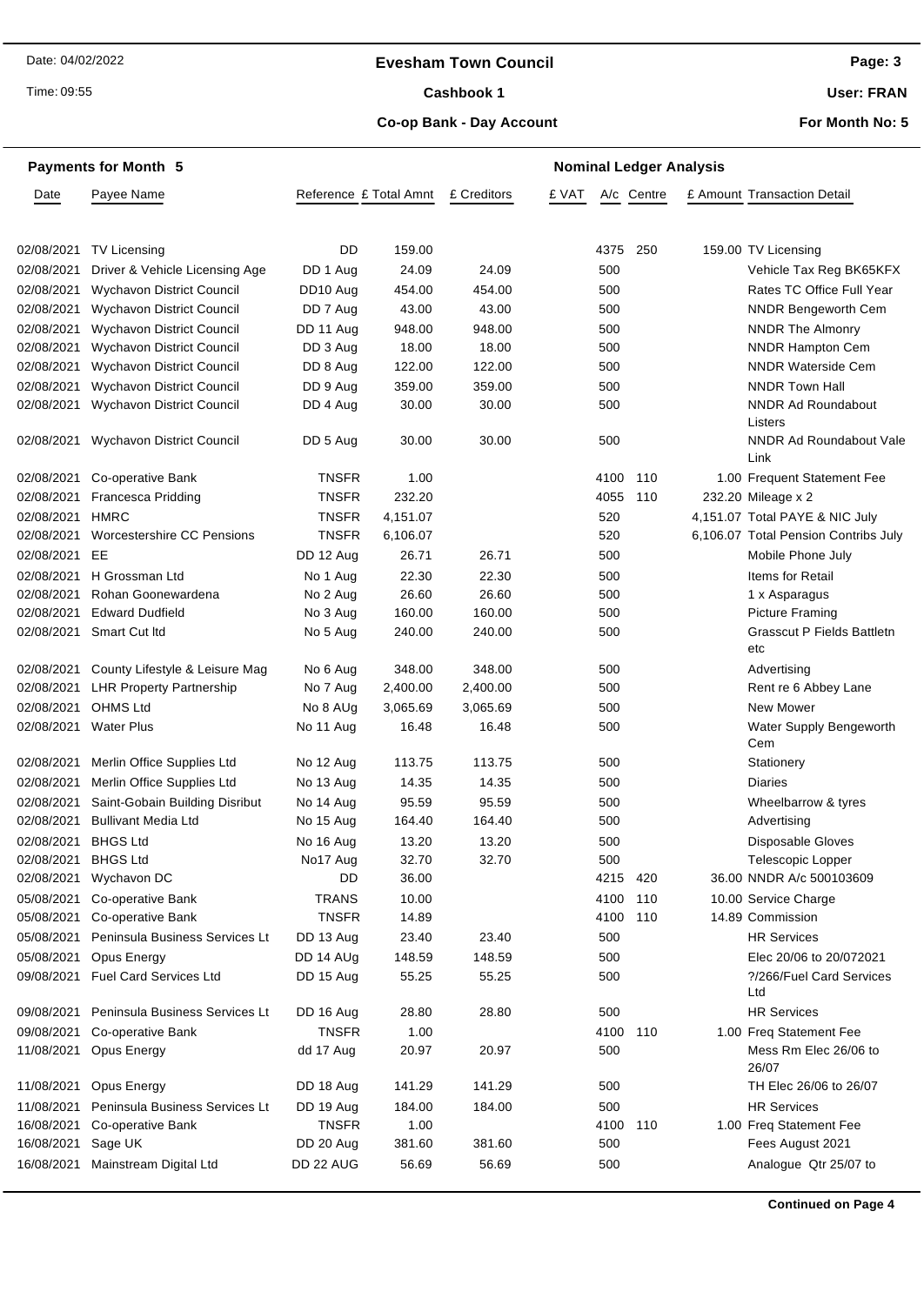## **Evesham Town Council**

Time: 09:55

## Cashbook 1

**Page: 4**

**User: FRAN**

**Co-op Bank - Day Account**

**For Month No: 5**

|               | <b>Payments for Month 5</b>               |                        | <b>Nominal Ledger Analysis</b> |             |       |          |            |  |                                         |
|---------------|-------------------------------------------|------------------------|--------------------------------|-------------|-------|----------|------------|--|-----------------------------------------|
| Date          | Payee Name                                | Reference £ Total Amnt |                                | £ Creditors | £ VAT |          | A/c Centre |  | £ Amount Transaction Detail             |
|               |                                           |                        |                                |             |       |          |            |  |                                         |
|               |                                           |                        |                                |             |       |          |            |  | 24/10                                   |
| 16/08/2021    | Mainstream Digital Ltd                    | DD 22 Aug              | 98.91                          | 98.91       |       | 500      |            |  | <b>Call Charges Security</b>            |
| 16/08/2021    | <b>Mainstream Digital</b>                 | dd AUG 22              | 0.24                           | 0.24        |       | 500      |            |  | Call Charges 02/06 - 30/07              |
| 20/08/2021    | John Raphael                              | <b>TNSFR</b>           | 150.00                         |             |       | 4125     | 200        |  | 150.00 Town Crier                       |
| 20/08/2021    | Quadient UK Ltd                           | 20/08 1                | 3.87                           | 3.87        |       | 500      |            |  | P/Ledger Electronic<br>Payment          |
| 20/08/2021    | <b>OHMS Ltd</b>                           | 20/08 2                | 17.99                          | 17.99       |       | 500      |            |  | 3.00mm trimmer line                     |
| 20/08/2021    | Simon De Montfort Society                 | 20/083                 | 23.56                          | 23.56       |       | 500      |            |  | Sales thro Almonry Shop                 |
| 20/08/2021    | <b>PBA</b>                                | 20/08 4                | 30.00                          | 30.00       |       | 500      |            |  | New cable barcode<br>scanner            |
| 20/08/2021    | W. Stafford                               | 20/08 6                | 40.28                          | 40.28       |       | 500      |            |  | July Sales through Almonry              |
| 20/08/2021    | Vale of Evesham Historical Soc            | 20/087                 | 44.08                          | 44.08       |       | 500      |            |  | Sales Thro Almonry July                 |
| 20/08/2021    | Vale Gardens Ltd                          | 20/088                 | 83.91                          | 83.91       |       | 500      |            |  | Tuffa Trojan Safety                     |
| 20/08/2021    | <b>Festival Players</b>                   | 20/089                 | 84.48                          | 84.48       |       | 500      |            |  | Sales Thro Almonry                      |
| 20/08/2021    | <b>SLCC Enterprises Ltd</b>               | 20/08 10               | 123.80                         | 123.80      |       | 500      |            |  | 12th Ed Local Council Admin             |
| 20/08/2021    | Aqua Clean Services                       | 20/08 12               | 168.00                         | 168.00      |       | 500      |            |  | Window Clean TH                         |
| 20/08/2021    | Deltron Lifts Ltd                         | 20/08 13               | 178.20                         | 178.20      |       | 500      |            |  | Lift fault resolved                     |
| 20/08/2021    | Smart Cut Itd                             | 20/08 14               | 240.00                         | 240.00      |       | 500      |            |  | Cut P Fields, B Valey &<br>Rounda       |
| 20/08/2021    | Microshade Business<br>Consultant         | 20/08 16               | 252.60                         | 252.60      |       | 500      |            |  | Hosting etc                             |
| 20/08/2021    | AA Media Ltd                              | 20/08 17               | 263.93                         | 263.93      |       | 500      |            |  | <b>Renewal Visiter</b><br>Accreditation |
| 20/08/2021    | <b>Gecom Solutions Ltd</b>                | 20/08 18               | 333.60                         | 333.60      |       | 500      |            |  | <b>Firewall Security</b>                |
| 20/08/2021    | <b>Avonside Motors</b>                    | 20/08 20               | 539.87                         | 539.87      |       | 500      |            |  | Works & MOT BK65KFX                     |
| 20/08/2021    | Wychavon District Council                 | 20/08 19               | 359.76                         | 359.76      |       | 500      |            |  | Recharge ref electrical<br>work         |
| 20/08/2021    | Pete Bott Skips Ltd                       | 20/08 21               | 936.00                         | 936.00      |       | 500      |            |  | Skip Hire                               |
| 20/08/2021    | <b>LGRC Associates Ltd</b>                | 20/08 22               | 5,933.88                       | 5,933.88    |       | 500      |            |  | Locum Clerk July 2021                   |
| 20/08/2021    | <b>Nick Builds Websites</b>               | 20/08 23               | 285.00                         | 285.00      |       | 500      |            |  | Website hosting<br>visitevesham.        |
|               | 20/08/2021 Siemens Financial Services Ltd | 20/08 24               | 354.75                         | 354.75      |       | 500      |            |  | Copier rental 10/9 to 9/12              |
|               | 20/08/2021 Quadient UK Ltd                | 20/08 25               | 180.00                         | 180.00      |       | 500      |            |  | Franking machine 26/7 to<br>25/10       |
| 20/08/2021    | Alex Bear                                 | <b>TRANS</b>           | 28.80                          |             |       | 4915 500 |            |  | 28.80 Reimburse VJ Day Exps             |
| 23/08/2021    | <b>Fuel Card Services Ltd</b>             | DD AUG 23              | 196.14                         | 196.14      |       | 500      |            |  | Fuel 23 Aug                             |
| 23/08/2021    | <b>Fuel Card Services Ltd</b>             | DD AUG 21              | 89.76                          | 89.76       |       | 500      |            |  | Fuel AUg                                |
| 23/08/2021    | <b>Environment Management</b><br>Solutio  | 20/08 14               | 184.00                         | 184.00      |       | 500      |            |  | Unknown ref 13204/13016<br>VAT          |
| 23/08/2021    | Co-operative Bank                         | <b>TRANSFER</b>        | 1.00                           |             |       | 4100     | 110        |  | 1.00 Freq statement fee                 |
| 24/08/2021    | Peninsula Business Services Lt            | DD AUG 24              | 131.56                         | 131.56      |       | 500      |            |  | <b>HR Services</b>                      |
| 24/08/2021    | Payroll August                            | <b>TRANSFER</b>        | 18,417.57                      |             |       | 520      |            |  | 18,417.57 Total Net Salaries            |
| 31/08/2021    | Opus Energy                               | DD Aug 26              | 20.56                          | 20.56       |       | 500      |            |  | Market elec 01/07 to 31/07              |
| 31/08/2021 EE |                                           | DD AUG 26              | 26.71                          | 26.71       |       | 500      |            |  | Mobile 'phone Aug 2021                  |
| 31/08/2021    | Co-operative Bank                         | <b>TNSFR</b>           | 1.00                           |             |       | 4100     | 110        |  | 1.00 Frequent Statement Fee             |
| 31/08/2021    | HMRC                                      | <b>TRANS</b>           | 5,000.66                       |             |       | 520      |            |  | 5,000.66 NIC & PAYE August              |
| 31/08/2021    | <b>Worcestershire CC Pensions</b>         | <b>TNSFR</b>           | 7,141.81                       |             |       | 520      |            |  | 7,141.81 Pensions Contribs Aug          |